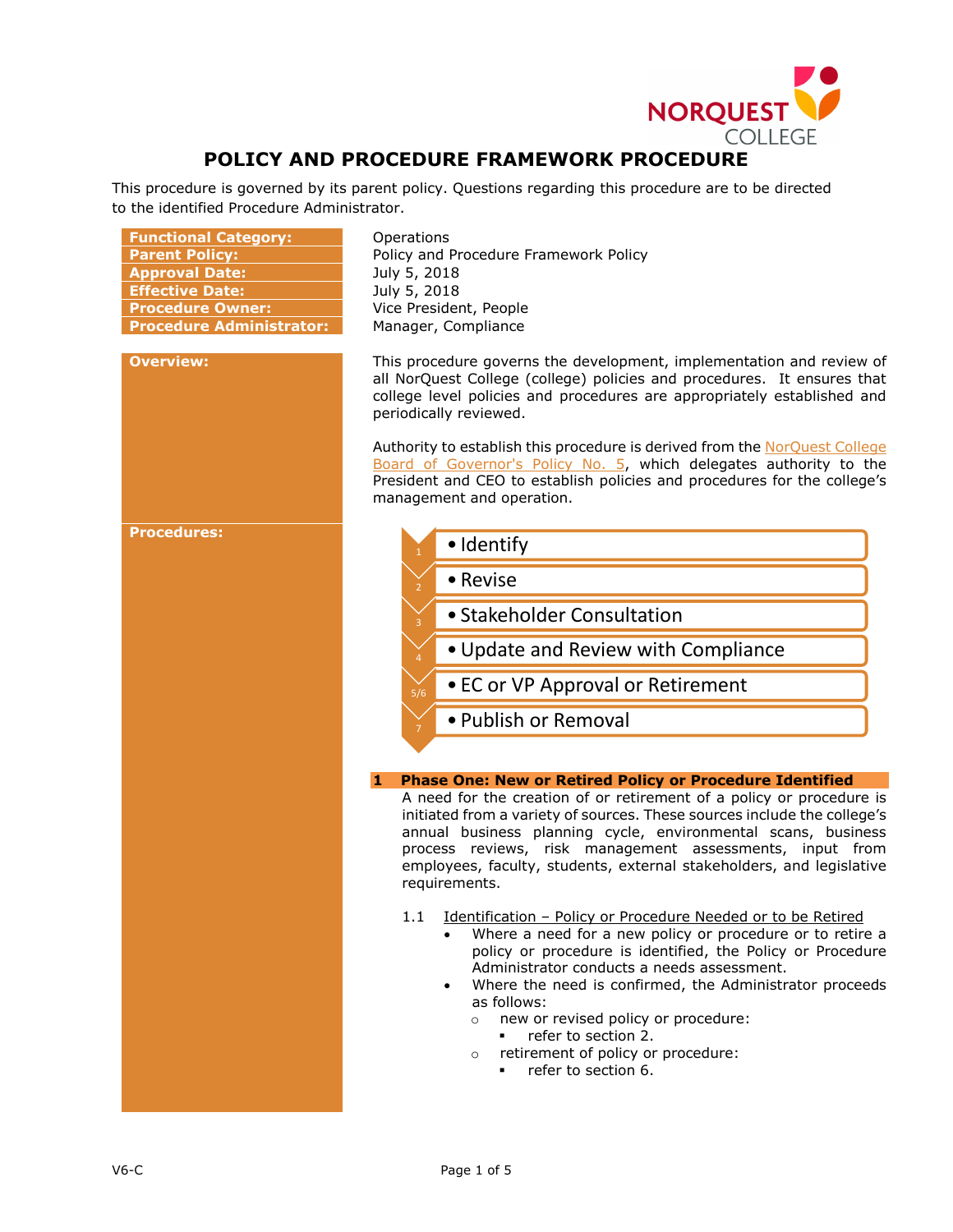

# **2 Phase Two: Create Draft Policy or Procedure or Revise**

- Administrator downloads applicable NorQuest College Policy [Template](https://www.norquest.ca/NorquestCollege/media/pdf/policies/POLICY-Template.pdf) or [NorQuest College Procedure Template](https://www.norquest.ca/NorquestCollege/media/pdf/policies/PROCEDURE-Template.pdf) to populate.
- Administrator conducts research and engages subject matter advisors as appropriate to create or revise a draft policy or procedure .
- Administrator creates or revises draft as appropriate.

#### **3 Phase Three: Stakeholder Consultations**

- Administrator schedules, coordinates, and obtains input for the draft policy or procedure from all relevant stakeholder s .
- Ensure consultation occurs with all stakeholders and owners that would be directly impacted by a new or revised policy or procedure.

# **4 Phase Four: Update the Policy or Procedure**

- Administrator revises the draft policy or procedure with stakeholder input, as appropriate .
	- o The Administrator may need to obtain stakeholder feedback multiple times throughout the development of a policy or procedure.
- Administrator will consult college legal resources as required to address and resolve legal issues .
- Administrator prepares a final draft of the policy or procedure and forward s the document to the Compliance Office .
- Compliance review s and updates the policy or procedure for alignment with documentation standards , provides advice on alignment with other college and Board policies and procedures, and returns the draft with comments as applicable to the Administrator .
- Administrator adjusts the final draft of the policy or procedure. A briefing note is required for a policy.

For Policy Documents :

- o Administrator forwards the draft policy to the Policy Owner for preliminary approval.
- o Policy Owner reviews the draft policy and provides feedback and preliminary approval as appropriate.
- o Administrator finalizes draft policy based on input obtained from the Policy Owner and Compliance; then submits policy and briefing note to Executive Committee for approval .
	- The briefing note addressing this request is to include summary information regarding stakeholder consultation, research activities , and implementation readiness as appropriate.
- o Refer to section 5.1.

For Procedure Documents :

o Refer to section 5.2.

### **5 Phase Five: Policy or Procedure Approval**

# 5.1 Policy Approval

- Executive Committee provides a recommendation for approval of the policy as submitted, or approves with changes to be implemented, or rejects the policy.
- Where applicable, the Administrator updates the Policy based on instructions from Executive Committee.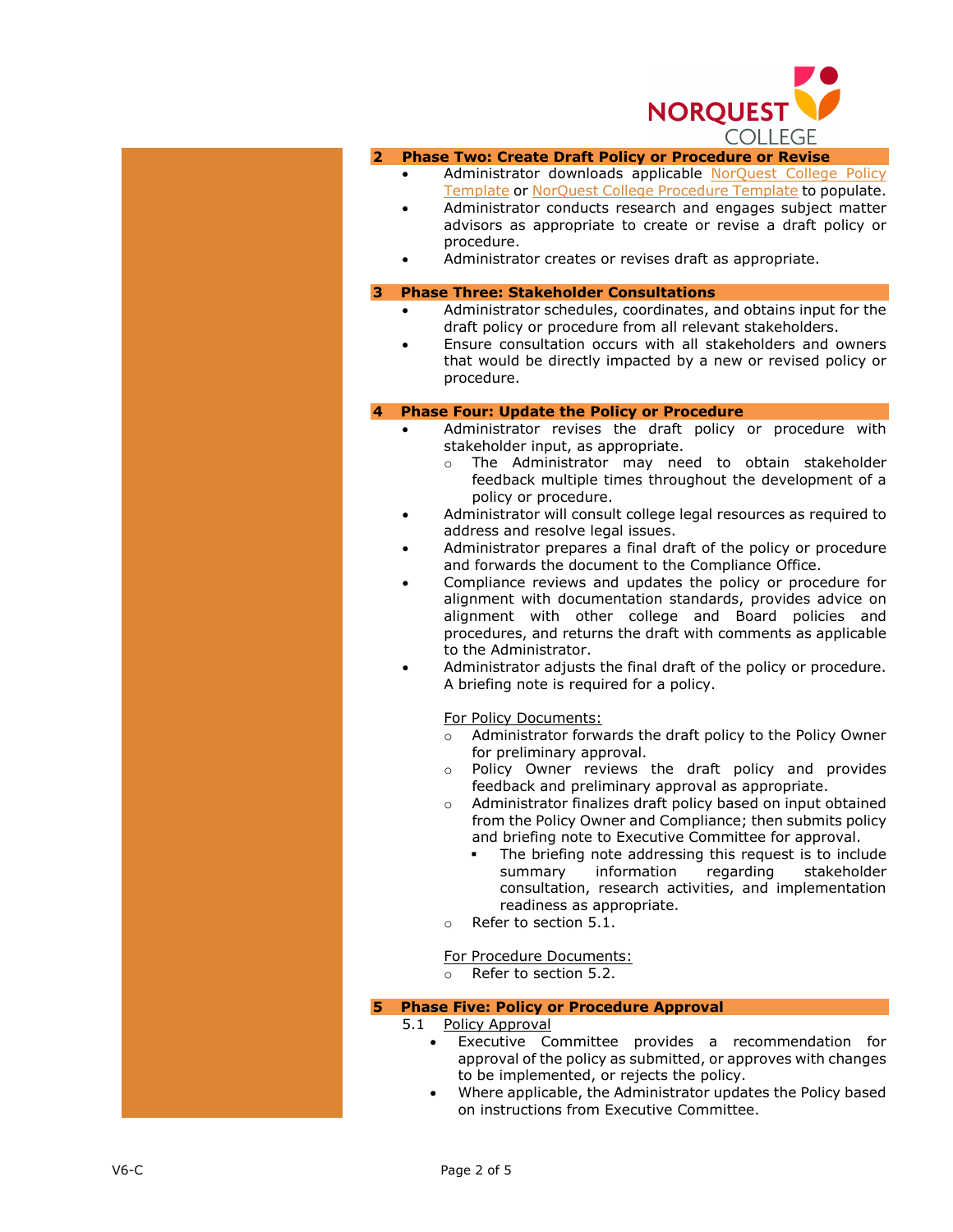

- Where Executive Committee has recommended approval of a policy, the Administrator will :
	- o Advise Compliance via email and attach the final approved policy as a Word document.
- 5.2 Procedure Approval
	- Administrator forwards the draft procedure to the Procedure Owner for approval.
		- o Where appropriate, the Administrator will schedule a review meeting with the Procedure Owner to review the procedure .
	- Procedure Owner reviews the draft procedure and approves, requests additional information , or rejects the procedure.
	- Administrator responds to requests for additional information, updates the procedure as appropriate , and resubmits for approval.
	- Where a procedure is approved, the Procedure Owner informs the Administrator and Compliance by email, attaching VP approval email. Attach the final approved procedure as a Word document.

#### **6 Phase Six: Policy or Procedure Retirement**

- Administrator documents the rationale for retiring the policy or procedure and forwards this information by email with a request to retire the document to the Policy or Procedure Owner.
- Policy or Procedure Owner approves, requests additional information, or denies the request.
- Approvals :
	- o Policy Retirement: If approved, Policy Owner sends recommendation to the Executive Committee for final approval .
	- o Procedure Retirement: If approve d, Procedure Owner informs the Executive Committee of the retirement.
- The Policy or Procedure Owner informs the Administrator and Compliance by email of the retirement .
- Compliance will update the college policies and procedures official online repository.
- Administrator will ensure that college personnel are advised of the reason for retiring the policy or procedure.

### **7 Phase Seven: Publication of Policies and Procedures**

- Compliance will retain the approved policy or procedure in a n official repository.
- Compliance will update the college Policies and Procedures online repository as required to reflect the addition of any new, revised , or retired policies or procedures.
	- o Policies and procedures approved during a month will typically be published in the online repository at the beginning of the next month.
- Administrator will ensure that any new and revised policies or procedures are appropriately implemented including:
	- $\circ$  Communications to affected college stakeholders, and  $\circ$  Where required, the provision of training and sup
	- Where required, the provision of training and support materials to employees in order for them to perform activities required by a policy or procedure.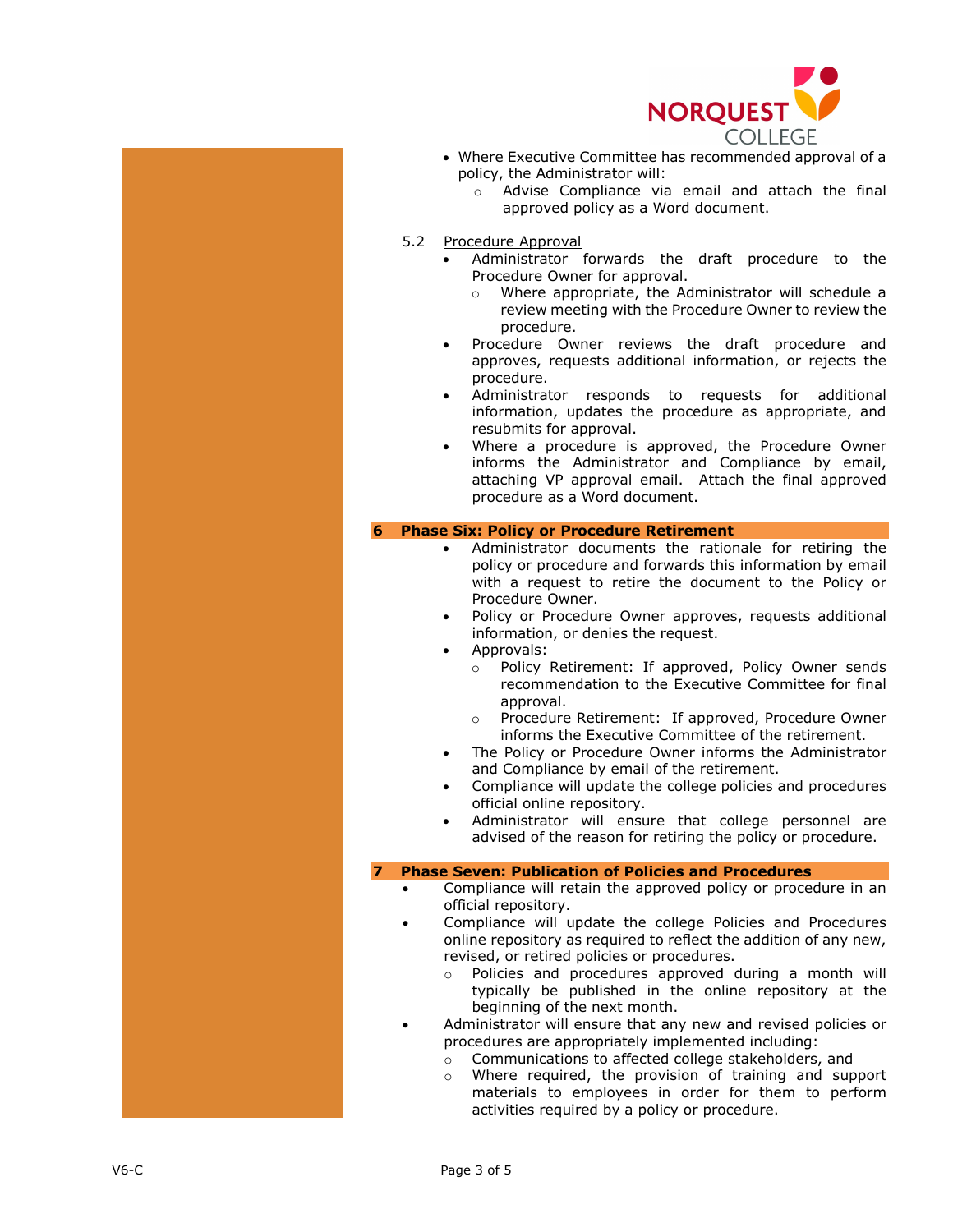

## **8 Phase Eight: Review of Policies and Procedures**

- Policies and Procedures are to be reviewed at least once every four years. The "next review date" is specified on each individual policy and procedure.
	- Compliance will maintain a master review schedule for all policies and procedures.
		- o Information from the master review schedule will be provided annually to each Administrator so that review activities can be included in their business planning for the subsequent fiscal year.
- Where there are no proposed changes, the Administrator will update the revision history section of the document and seek approval for no proposed changes, as per section 5.

# **Exceptions**

The NorQuest College Executive Committee expects that policy and procedure development follow the approved procedures. There may be rare occasions when the college needs to respond to a situation when time will not permit following the Policy and Procedure Framework Procedure. The Executive Committee will address exceptional situations on a case-by-case basis to support the on-going effective operation of the college.

**Definitions: Policy:** a written expression of management philosophy and direction, established to provide guidance and assistance to administrators and other members of the college community to support good judgment and discretion in the management of college affairs.

> **Compliance Office**: office responsible for providing overall support for the coordination and maintenance of the college's policies and procedures. Compliance provides direct support throughout the design, implementation, maintenance and retirement of all college policies and procedures.

> **Policy or Procedure Administrator (Administrator)**: individual responsible for the identification, creation, and implementation of respective policies and procedures.

> **Policy or Procedure Owner**: individual responsible for the ownership of specific policies and procedures within the college. A Policy or Procedure Owner is the final approving authority for specific college level policies or procedures before they are released for general distribution to the college community. The Policy and Procedure Owner is responsible for the interpretation and awareness of the policy or procedure, and for championing overall compliance within the college community. A Policy or Procedure Owner is at the level of President and CEO or Vice President or Executive Director.

> **Procedure**: a written statement that stipulates specific actions to be taken to conform to established policies, and allow for the systematic implementation of those policies. Procedures often include detailed stepby-step descriptions of what to do, and normally identify the use of any relevant forms.

> **Stakeholders** are individuals, committees or groups within the college community. During the development of policies and procedures, key